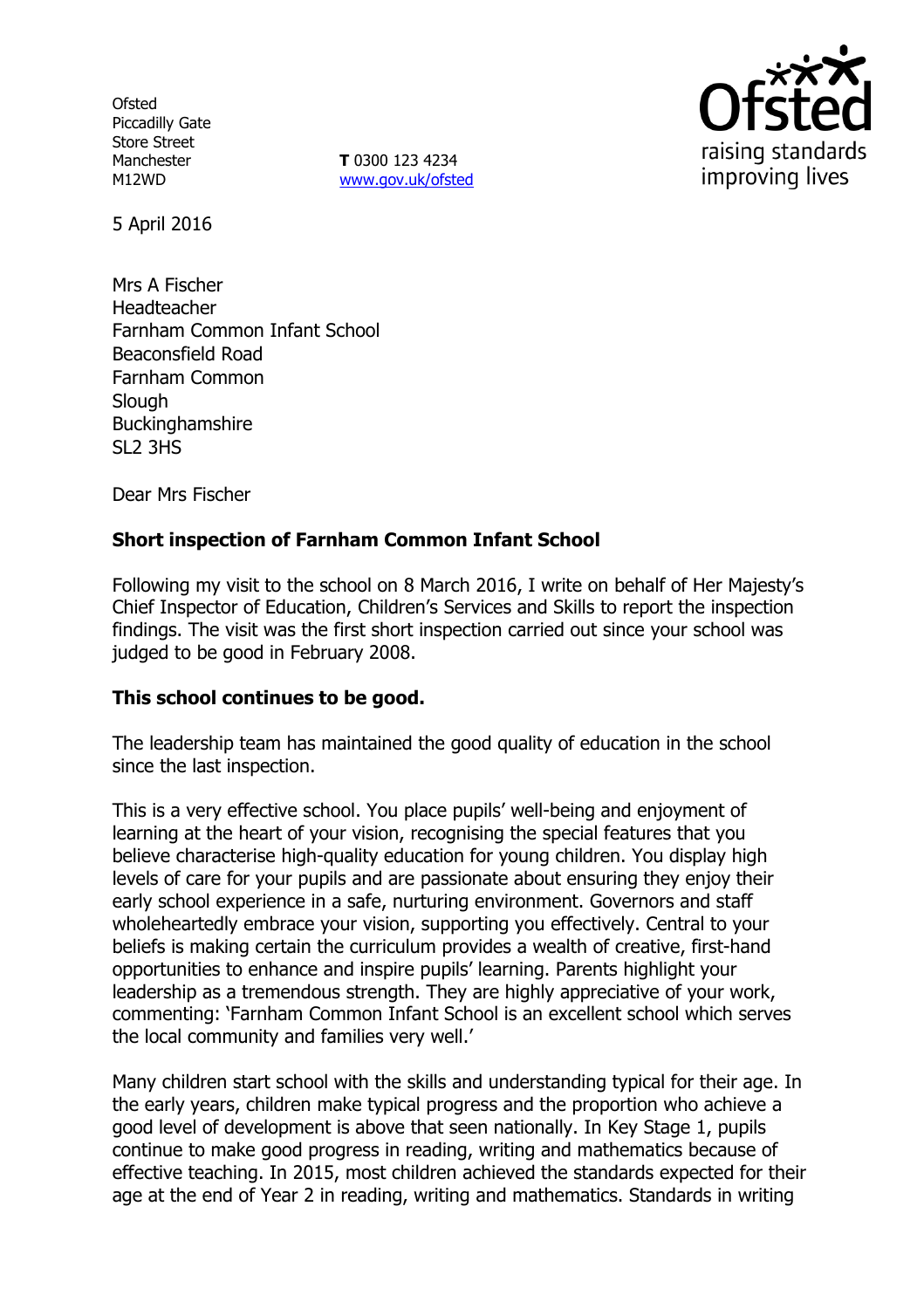

have risen markedly since 2014. In 2015, the proportion who achieved the higher levels was above the national average. However, despite appropriate interventions to help disadvantaged pupils catch up to their peers, in 2015 they achieved less well than others in the school and others nationally.

The teaching of reading is particularly strong. Pupils get off to a flying start in developing their early reading skills. This is because teaching of this aspect is very effective. Standards in the Year 1 national check on phonics (letters and the sounds that they make) in 2015 were above the national average. Standards have risen year on year.

At the time of the previous inspection, leaders were asked to increase the consistency and quality of teaching to that of the best. You were also asked to develop teachers' understanding of their roles as leaders of learning both in classrooms and when they have responsibility for curriculum subject areas. Leaders have addressed these aspects efficiently so that:

- Teaching is consistently good. Teachers are committed, as you describe, to being 'the best they can be'. Excellent support from the deputy headteacher ensures there are regular opportunities to develop teachers' skills and expertise. As a result, teaching is improving and there is a high level of consistency from class to class.
- Teachers feel confident to try out new ideas and ways of working. You give your team abundant scope to be innovators and discover for themselves what works well. For example, in early years, staff are trialling new ways to encourage children to think imaginatively and learn through creative play.
- Subject leaders, despite some being relatively new their roles, have constructed thoughtful action plans that identify appropriate improvement actions and align closely to school improvement priorities. Teachers and middle leaders exhibit high levels of commitment to improving the school further and developing the impact they are having on raising standards further.
- In September 2015, you took up post as executive headteacher of Farnham Common Junior School, initially for one term. This is now extended until the end of this academic year. Staff have responded well to 'stepping up' in your absence. As a result, leadership skills are developing appropriately across the whole team.

## **Safeguarding is effective.**

The leadership team has ensured that all safeguarding arrangements are fit for purpose and procedures are rigorous.

Staff receive appropriate and timely training. They know what to do and who to talk to if they have a concern. Leaders have reviewed the school's policy and procedures. Governors make regular checks, meeting with you regularly and assuring themselves that systems are robust. You and the governors are beginning some very useful work to evaluate the effectiveness of the school's procedures. As a result, you are ensuring that procedures meet statutory expectations, such as the recent work to ensure pupils are protected from the dangers of radicalisation and extremism.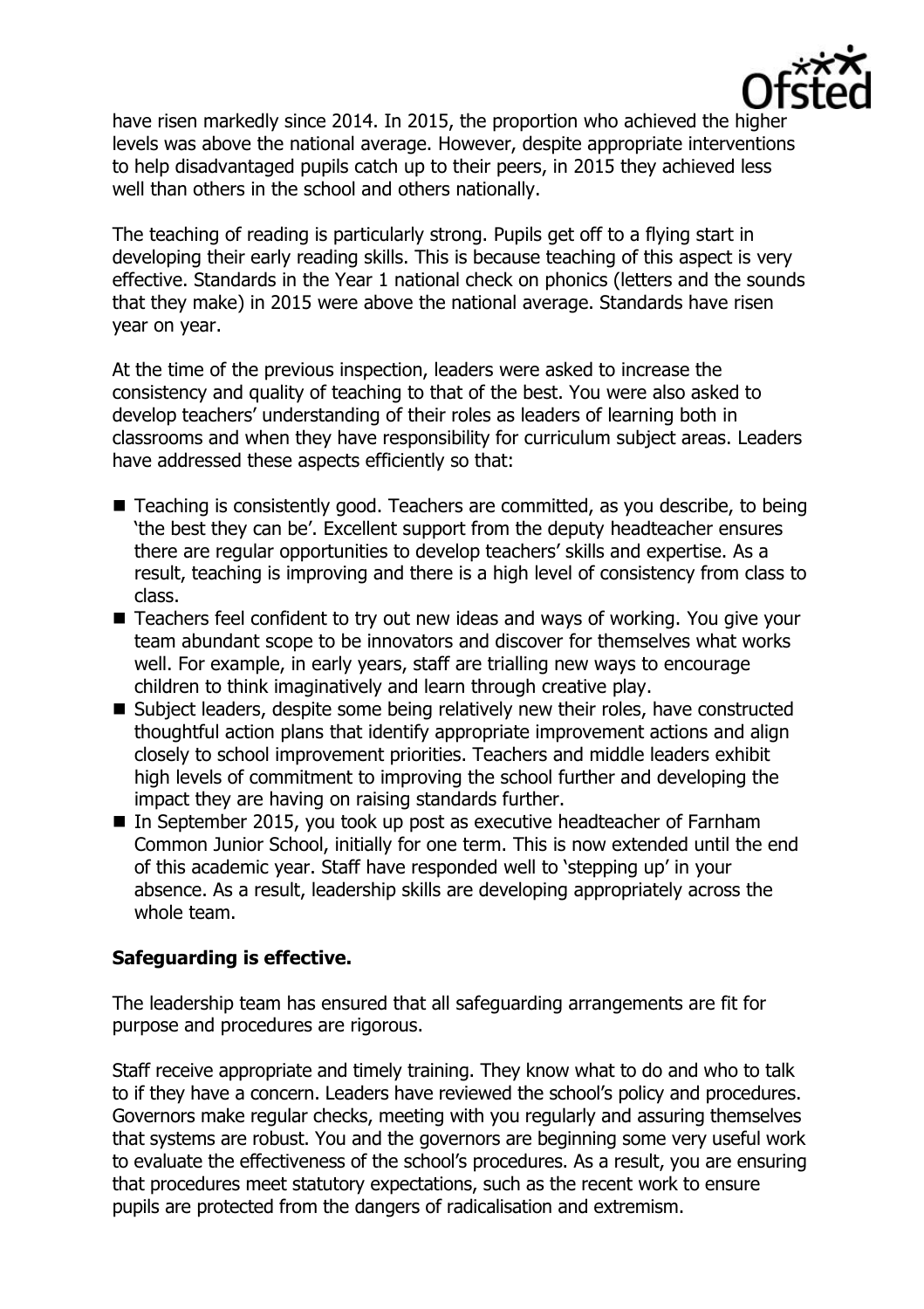

You have ensured that all required checks are undertaken routinely, guaranteeing adults' suitability to work with children. Governors have recently reviewed and made changes to the school's child protection policy. The changes adopted correctly reflect the latest guidance issued by the Department for Education.

Health and safety procedures are thorough. The school has received an excellence award from the local authority in recognition of meticulous work in this regard. Pupils feel safe. In addition, they have a well-developed understanding of how to manage risk effectively, including during outdoor activities. Teachers place high importance on keeping pupils safe. They reaffirm expectations, such as 'not putting your hands in your mouth' when handling bulbs and seeds. As a result, pupils know how to keep themselves safe and minimise risk.

## **Inspection findings**

- You display high levels of ambition and are determined the school continues to improve. The school improvement plan sets a clear, upward trajectory. You identify clearly the school's strengths and areas that require development. However, leaders are not evaluating strongly enough the impact they are having on accelerating pupils' progress, particularly for disadvantaged pupils. The information published on the school's website relating to the impact of additional funding on improving outcomes for disadvantaged pupils is incomplete.
- In recent times, there have been several changes to subject leadership. Although much of this work is at an early stage, leaders are taking greater responsibility and are working well with outside experts and with other schools, including the junior school. However, the impact on raising standards is less clear as leaders have yet to evaluate fully the difference they are making, particularly for disadvantaged pupils.
- New staff are well supported as the school's induction processes are comprehensive. You are thorough in ensuring new members of staff get up to speed swiftly, knowing Farnham Common Infant School's priorities and expected ways of working. Work to ensure safeguarding procedures are fully understood is particularly helpful and thorough.
- Teaching is effective. Teachers plan engaging activities that encourage pupils to find things out for themselves and use their reasoning skills effectively. Pupils love the opportunity to get 'hands on' and explore concepts, showing great zest for learning. In a Year 1 science lesson, pupils enthusiastically explored the differences between bulbs and seeds, transfixed by the view through a magnifying glass. Consequently, pupils develop their scientific knowledge and understanding well, enhancing their understanding of the world around them.
- The proportion of disadvantaged pupils is below average but has increased in recent years. You ensure that pupils with special educational needs and disadvantaged pupils are supported well by teaching assistants. You regularly review this work to check that it is making a difference.
- The most-able pupils achieve well. Teachers have high expectations and plan activities that challenge pupils fully. Pupils try their best to master new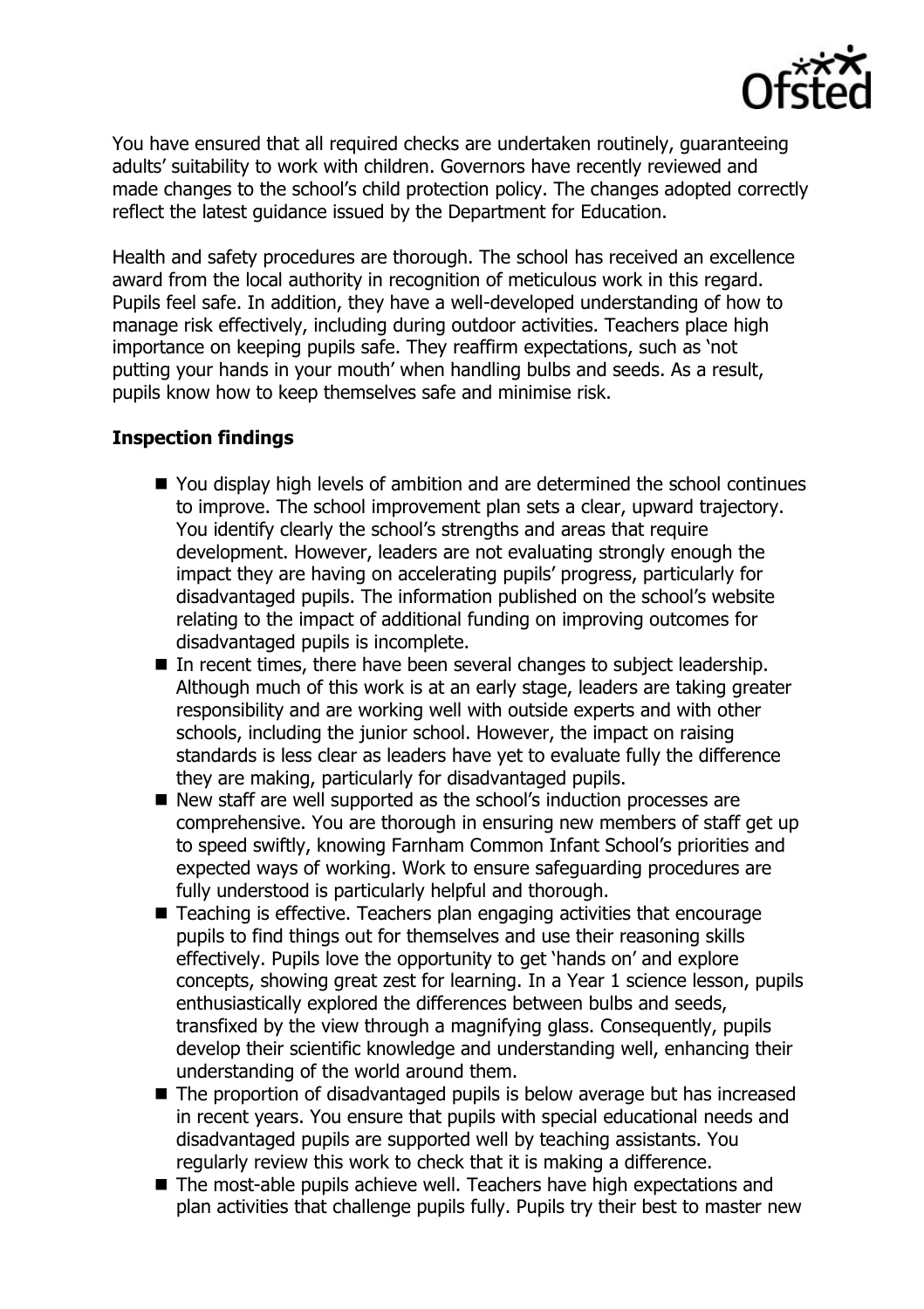

skills such as finding fractions of amounts in mathematics. Occasionally, work for lower-ability pupils is not matched closely enough to pupils' starting points and pupils find tasks too hard. When this is the case, progress slows.

- Outdoor learning opportunities are prevalent throughout the curriculum. For example, Year 1 thoroughly enjoyed using the school's forest area to hunt for, and find, the wolf from Little Red Riding Hood. The school holds a green flag award and has an active eco council. Leaders manage the school grounds well; growing areas, a bird feeding area and bug hotel section are maintained to a high standard. Leaders' plans to extend the outdoor area in the early years classes are wise. This will provide even greater opportunities to make use of splendid outdoor learning facilities.
- Well-planned activities bring literature to life, encouraging pupils to develop a love of reading and storytelling. Pupils talk excitedly about the reintroduced focus on listening to 'chapter books' in class, including the classics such as The Lion, The Witch and The Wardrobe. Standards in reading have risen and pupils, including those who have special educational needs or disability, get off to a cracking start in getting to grips with early reading skills, firmly rooted in a love of books.
- **Pupils apply their phonics skills well to writing and enjoy exploring** vocabulary choices to make their writing appeal to the reader. Motivated by a love of storytelling and inspired by visiting authors, pupils are keen to write engaging texts that capture the reader's interest. Standards in writing have risen and are above those seen nationally.
- **Pupils are thoughtful and considerate. They have a well-developed sense of** values such as empathy, perseverance and collaboration. They can explain in depth what these values mean to them and apply them readily to their own experiences. Pupils confidently listen to one another, take turns and share resources, right from the word go.
- Bullying is very unusual. Staff are highly skilled at intervening quickly to ensure that minor disagreements or fallouts do not escalate. Equally, pupils play their part, knowing the school's expectations well. Pupils and children in the early years are highly adept at seeking resolutions and resolving minor disagreements. This is because they learn how to be problem solvers and seek solutions for themselves.
- Attendance is average. Pupils enjoy school and particularly enjoy learning. They confidently state that they 'would like to stay at school longer to learn even more'. However, some groups of pupils, including those pupils with special educational needs or a disability, have an above average rate of absence. School leaders are working closely with families to ensure regular attendance is the norm.
- **Pupils' behaviour is excellent. They respond to their teachers without** hesitation, eager to please. In assembly pupils listen attentively to the speaker and are able to settle swiftly even after periods of excitement. Pupils sing well and delight in celebrating each other's achievements such as winning the 'golden boot' for walking, cycling or using scooters to travel to school as part of the school's promotion of living a healthy lifestyle.
- $\blacksquare$  Sports funding is used effectively. A comprehensive programme of cycling skills weaves through the curriculum seamlessly and all age groups benefit.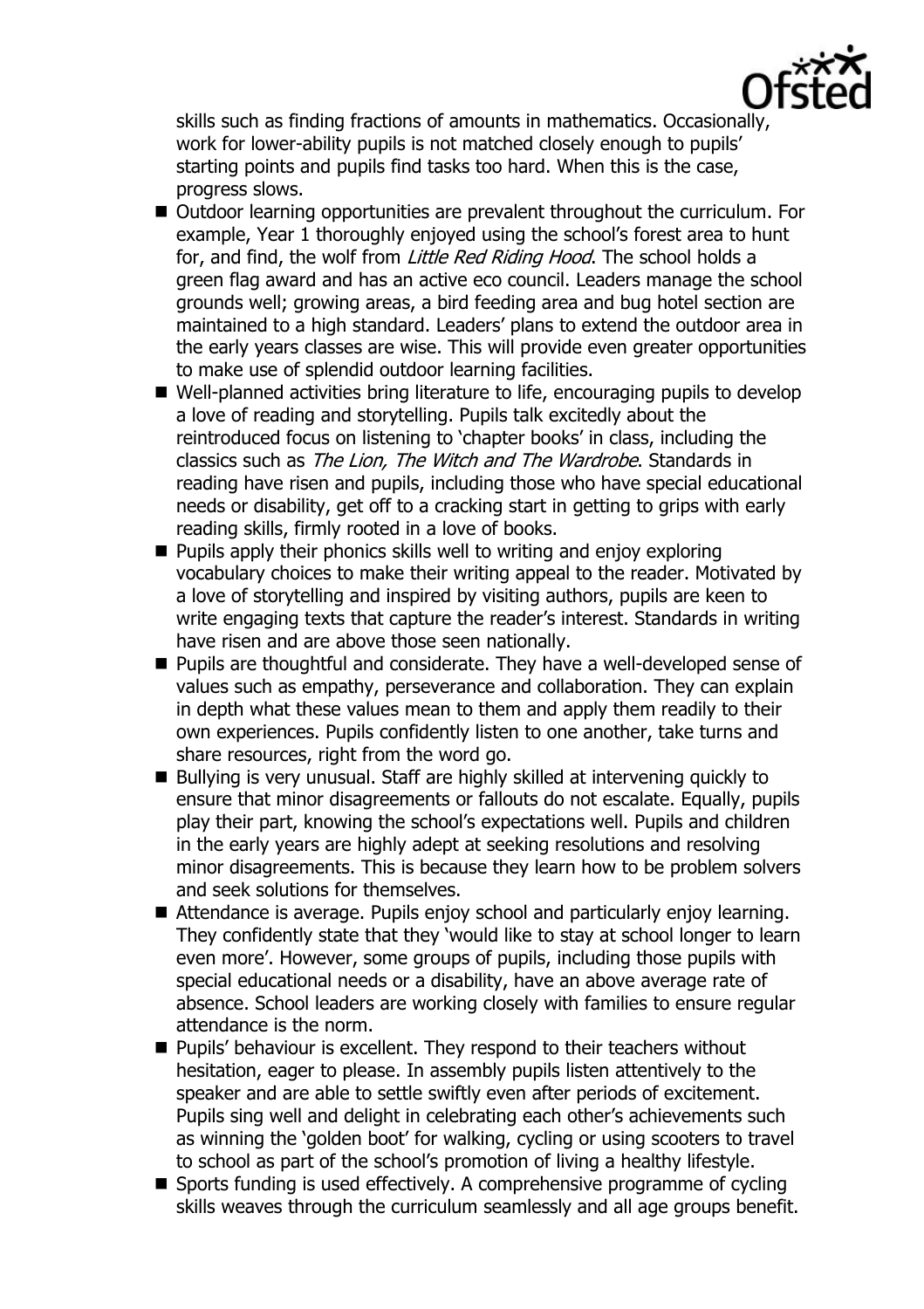

Pupils in the early years develop their balancing and motor control skills we and older pupils learn to ride their bicycles or scooters safely. This programme contributes well to pupils' health and well-being.

- $\blacksquare$  Pupils have regular opportunities to reinforce their learning at home. They enjoy home–school projects and parents support this aspect of learning well. The school is characterised by a warm, family feel enhanced by eyecatching displays that celebrate pupils' families, interest and backgrounds. Governors and leaders hold dear the strong partnership between school and parents. Equally, this is reciprocated and the vast majority of parents regularly attend consultation evenings, exemplifying high levels of engagement.
- Transition from class to class is highly effective. In September, each pupil fills a shoebox with personal objects that demonstrate their interests to their new teacher. This means that relationships between teachers and pupils are well founded and positive right from the word go. Equally, the transition from infant school to junior school is effective. With the new interim headship arrangements, the schools are working more closely together and forging stronger links. Pupils feel confident about their next steps as transitional arrangements are top notch and they leave Farnham Common Infant School well prepared for the challenges of Year 3.

# **Next steps for the school**

Leaders and those responsible for governance should ensure that:

- $\blacksquare$  the impact of pupil premium funding on improving outcomes for disadvantaged pupils is evaluated fully and published on the school's website
- tasks are matched appropriately to pupils' starting points, particularly in mathematics and for lower-attaining pupils or those with special educational needs or a disability
- all pupils, including disadvantaged pupils or those who have special educational needs or a disability attend school regularly.